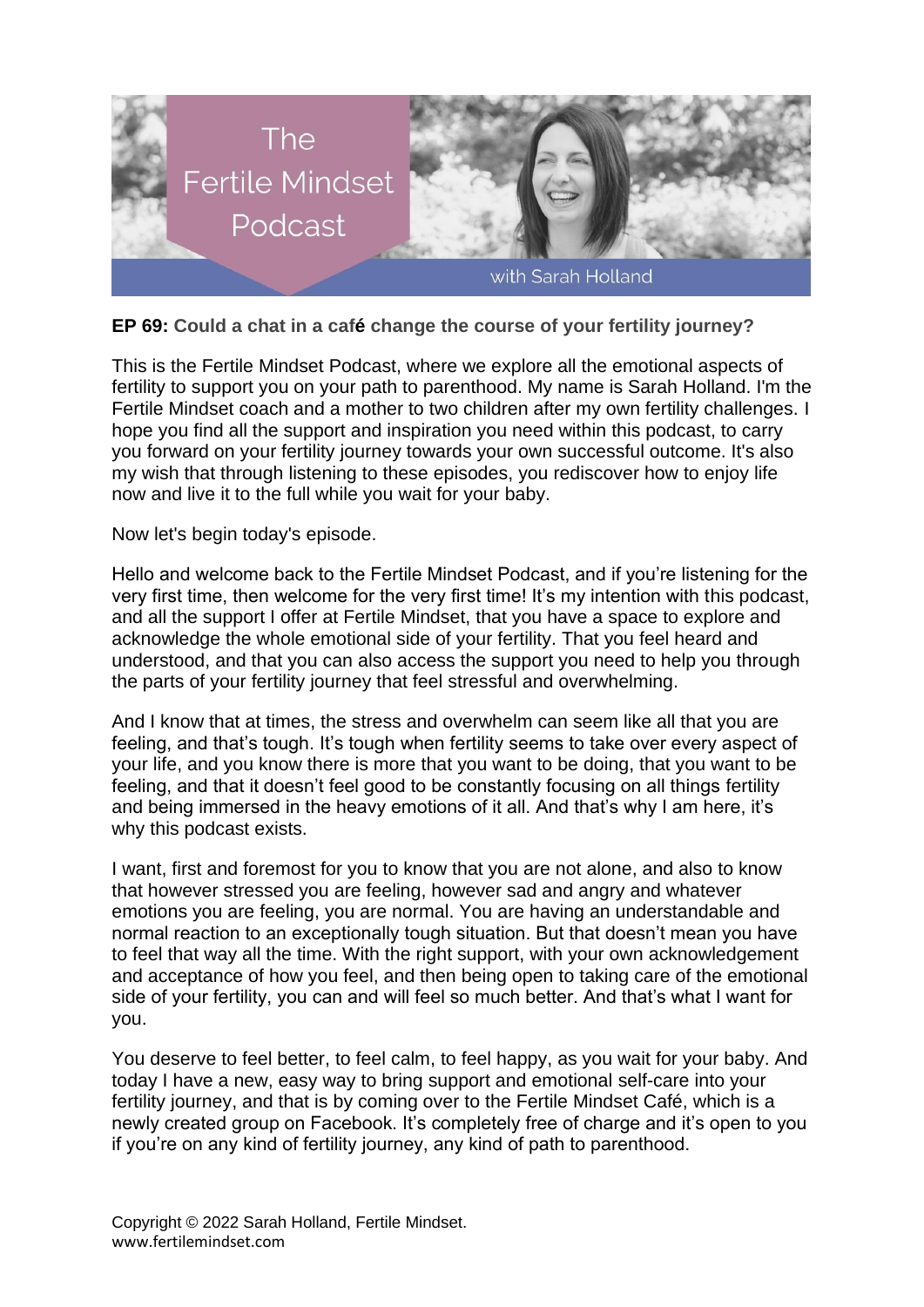I have created it as a space where you can drop in, you can take a seat, you can have a virtual tea or coffee with us, or a real one if you make it and bring it with you as you take part in the group! And there you can plug in to support and solutions to fertility stress.

It's a completely private group, where only me and the other members of the group can see what you post in there, and they are also the only ones who can even see that you're in the group. And it's a carefully protected group, where only other people who are also on a fertility journey are allowed in. So you know you are in a space that is private and exclusively for you and others like you, who can also understand and empathise with each other. I'll put the link to the Fertile Mindset Café in the show notes, do come over and join us. Or you can find it at <https://www.facebook.com/groups/thefertilemindsetcafe> or just search Fertile Mindset Café on Facebook and you will find us.

Now, I want to share a little about why I chose the name and the idea of meeting in a virtual café, and why it's so much needed when you're on a fertility journey. But first I'll let you know what you can find there.

OK, so when you get to the group and click the button to join, you'll see that you're asked a couple of questions. The first one is to check that you are in fact on a fertility journey yourself and is to keep the group secure and supportive, so please do answer that question or we sadly won't be able to let you in.

Now once you are in, myself or Heather or Jan will warmly welcome you into the group so look out for your welcome post! We'd also love to get to know you too, so feel free to share a little about yourself on that post too.

The group has a section called Guides, which you can find in the menu once you're in there, and in the Guides, there is a very short welcome video to watch, and also some free resources to help you feel less stressed and more calm on your fertility journey. Don't worry if you're new to the idea of support, or the technique that I use called EFT or Tapping. Everything you need to get started is there for you.

And then there is the community and chat part of the Café where you can post for support, if you have questions, or you want to give support and inspiration to others. You'll also see regular posts and videos from me that you are welcome to watch and interact with as much as you wish.

I have some exciting plans coming up for the Fertile Mindset Café too, so join today and then keep in touch with us to be the first to know when they happen.

So, why did I choose to call this new free group the Fertile Mindset Café? Well, firstly I love the idea that you may drop by the group as you would a café. Taking a seat, enjoying a cup of tea or coffee or whatever your favourite drink is, and chatting to supportive friends. I was brought up in a café, as my mum had her own café for a big part of my childhood. In fact, waitressing at the café was my very first job. And although it was – and still is – some of the hardest work I've ever done, and at the end of a long Saturday on my feet would be so painful, I also really loved working there. In a café you really get to know people. We would see our regular customers come in, go to their usual table, order their usual food and drink, and use that time however they needed to. Some would meet up with the same friends, chatting and catching up over several coffees. And others would come in, read a book or chat to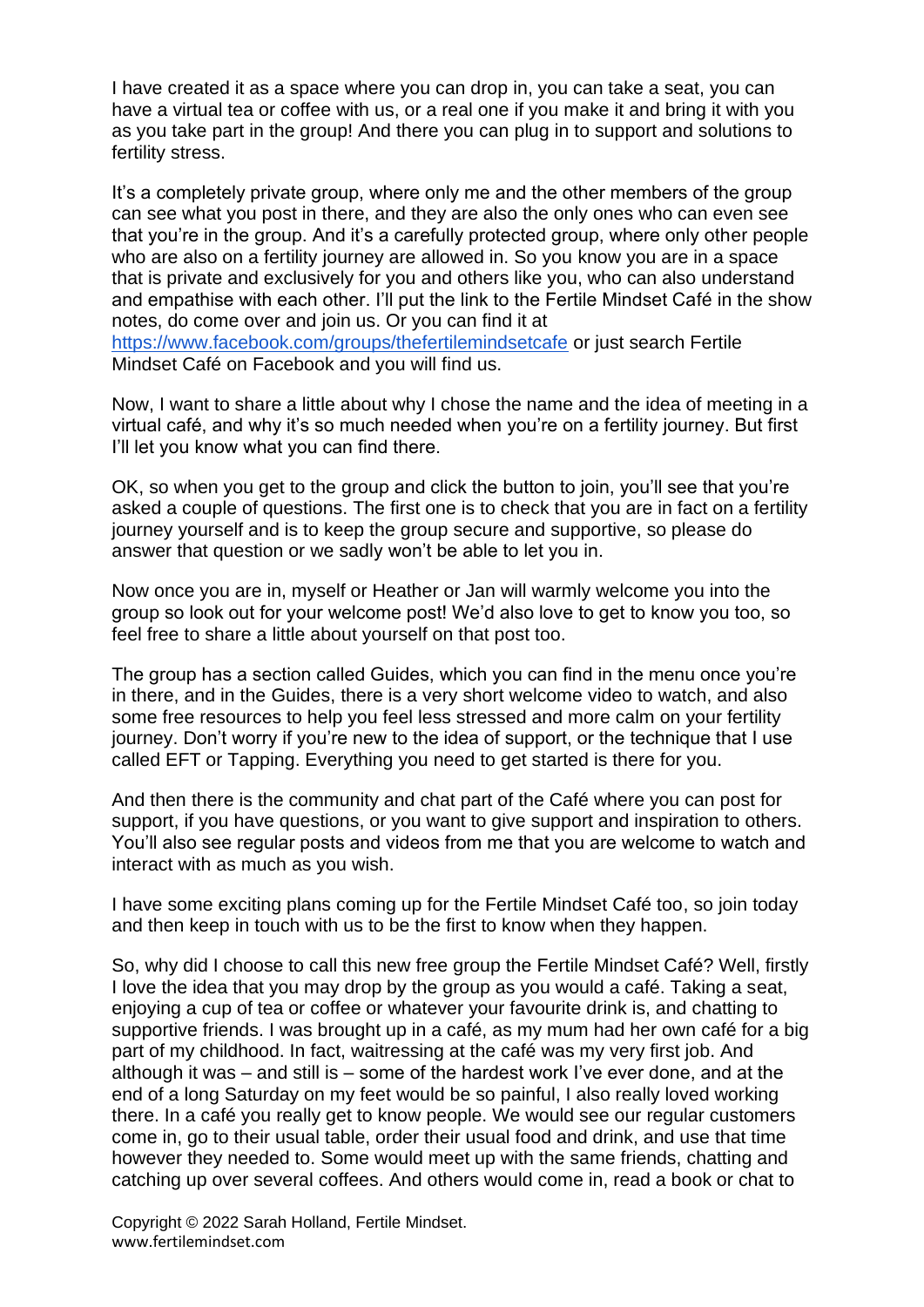us. We had one family who we nicknamed "the holiday brochure family" who as soon as they sat down each week would cover their table in open holiday brochures, researching and planning their next trip. Occasionally they would miss a Saturday of course when they were actually on holiday, and they all seemed to have permanent sun tans whatever the season!

We would get to know many of our customers, hear about their happy times and sad times, their losses and grief. We loved our café customers and now, more than 20 years since the café closed, we still remember them fondly.

And as well as working in a café, I love visiting cafes myself to either carve out some time for myself, or to meet up with friends. There is something very special about the meetups that happen at a café, when you say to a friend – or they say to you – "shall we grab a coffee together?".

The conversations that happen over coffee are special to me. You have made time for each other, you are each other's sole focus, and who knows what will come out of that time together!

A few years back I was working in London for the day, and a friend suggested that we grabbed a cup of tea together on her break from work. We found a quiet table in her work's canteen and had a chat that lasted no more than 30 minutes but changed the course of her life.

This friend knew that I worked in the world of fertility and wanted to tell me that she was struggling to have a baby and was just about ready to give up. She wasn't asking for solutions or help. She just needed someone to talk to and share this big part of her life with, that she was keeping hidden from everyone else. I asked her to tell me more about what her fertility issues had been, and what had happened so far in the years that she had been trying to conceive. As she talked and shared, I assured her that she wasn't alone in how she was feelings. And also, that the problems she had with her fertility weren't necessarily ones that would stop her conceiving if she did wish to continue. I signposted her to a few possible solutions and people that may be able to help her if she wished to carry on trying for a baby.

We hugged goodbye and she looked calmer for having had an honest chat with someone who understood. And then a few months later she got in touch again, and told me that the conversation we had, had changed everything. She felt motivated and hopeful and went away and did her research and did find solutions to help her conceive. She was contacting me to tell me she was pregnant and to thank me for that short conversation, over a cup of tea, that changed everything for her.

Now, I didn't do much other than listen, and offer some ideas. Everything was then down to her. But what a difference it can make to take a little bit of time to connect with others, to share your story, and to be open to all potential and possibilities. Because this experience of having fertility issues is a complex one, we don't always know what direction it will take us or where we will find our solutions, so I wanted to bring a little of that café magic and potential in your life.

Yes, I'd love it if we could sit down in a real café with a real cup of tea and hopefully a real delicious slice of cake too! And this is something I have done in the past, and I'm planning to do again soon, for the Fertile Mindset community and the members of my Fertile Mindset Sanctuary membership. We've had some lovely real-life meetups